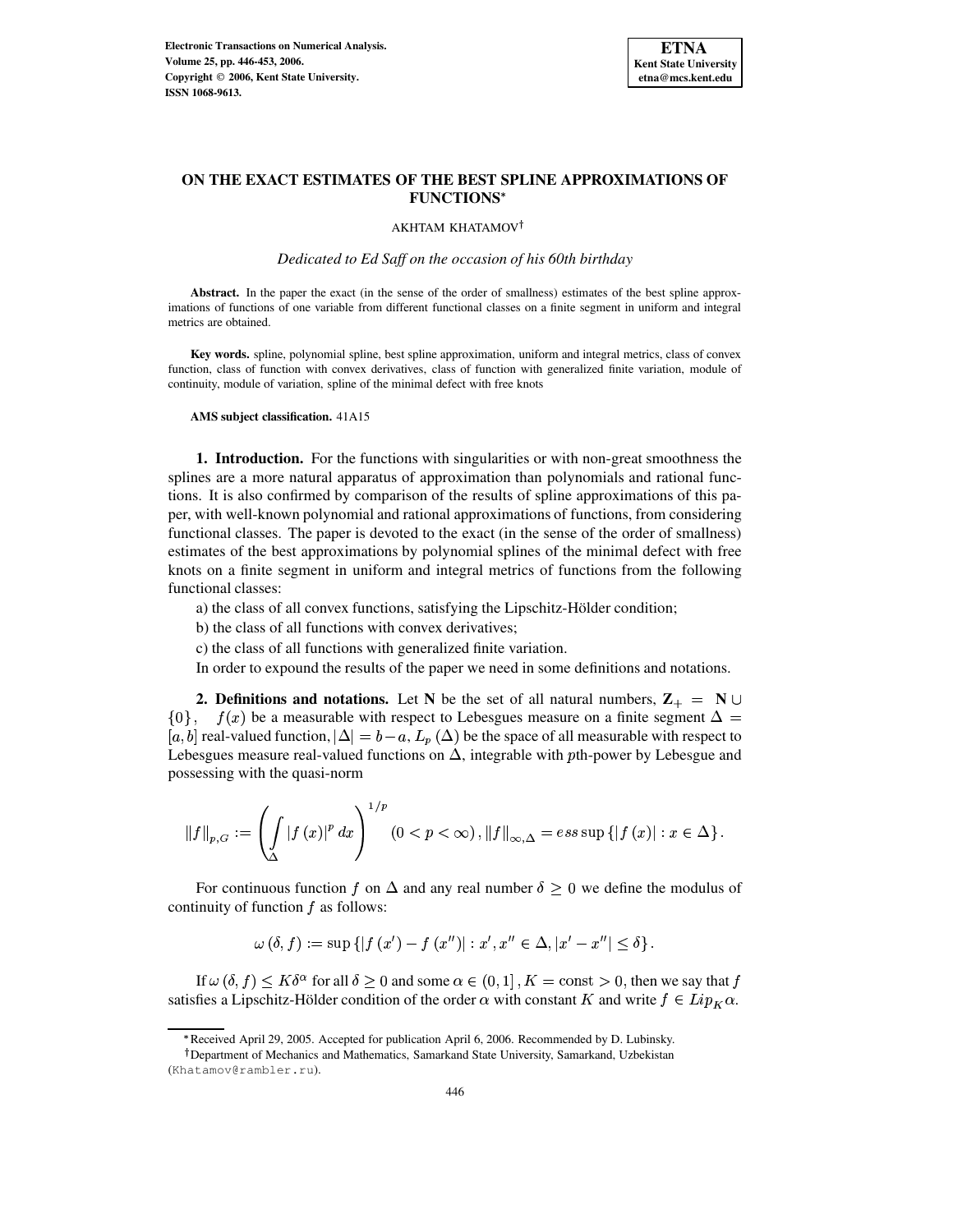Let a function  $\Phi(u)$  be continuous, increasing, convex to down on  $(0, \infty]$ ,  $\Phi(0) = 0$ . For a function  $f(x)$  defined and finite on a segment  $\Delta$  the value

$$
V_{\Phi}(f) = V_{\Phi}(f, \Delta) = \sup \left\{ \sum_{k=0}^{n-1} \Phi(|f(x_{k+1}) - f(x_k)|) \right\},\,
$$

where the upper bound is taken over all possible partitions  $a = x_0 < x_1 < \cdots < x_n =$ <br>  $b \ (n = 1, 2, \ldots)$  of the segment  $\Delta$ , is called  $\Phi$ -variation of the function f on the segment  $\Delta$  $b$   $(n = 1, 2, ...)$  of the segment  $\Delta$ , is called  $\Phi$ -variation of the function  $f$  on the segment  $\Delta$ [\[1\]](#page-6-0).

For  $M > 0$  we set  $V_{\Phi}(M, \Delta) = \{f : V_{\Phi}(f, \Delta) \leq M\}$ . By definition for  $\Phi(u) = u$  we have the ordinary bounded variation  $V(f, \Delta)$  of the function f on a segment  $\Delta$ . The value

$$
\chi(f, n) = \sup \left\{ \sum_{k=0}^{n-1} |f(x_{k+1}) - f(x_k)| : a \le x_0 \le x_1 \le \dots \le x_n \le b \right\}
$$

is called the modulus of variation of the function f on a segment  $\Delta$  [\[2\]](#page-6-1), [\[3\]](#page-6-2).

We denote by  $Conv^{(l)}(M, \Delta)$  the set of all functions f, having lth-order convex derivative on  $\Delta$  with the norm  $||f^{(l)}||_{C(\Delta)} \leq M = \text{const} > 0$ , by  $Conv^{(l)} H^{\alpha}(K, \Delta)$  the set of all functions f, having lth-order convex derivative  $f^{(l)} \in Lip_{K} \alpha$  for some  $\alpha, 0 < \alpha \leq 1$ , and  $K = \text{const} > 0.$ 

A function  $s$  is called a polynomial spline (or shorter spline) of degree  $m$  of minimal defect with free  $N + 1$  knots  $a = x_0 < x_1 < x_2 < \cdots < x_N = b$  on a segment  $\Delta$  if<br>
(b) s is not promise to the degree non-exceeding m on each segment  $[x_i, x_{i+1}]$ ,  $i =$ 

1) s is polynomial of the degree non-exceeding m on each segment  $[x_i, x_{i+1}]$ ,  $i =$  $0,1,\ldots,N-1;$ 

2) the  $(m-1)$ th-order derivative of the function s is continuous on the segment  $\Delta$ .

We denote by  $S(m, N, \Delta)$  the set of all splines of degree m of minimal defect with arbitrary  $N + 1$  knots on a segment  $\Delta$  and by  $S_N^m(f, \Delta)_p$  — the least deviation of a function f with finite  $\Phi$ –variation from the splines  $s \in S(m, N, \Delta)$  with respect to the quasi-norm of the space  $L_p(\Delta)$  i.e.,

$$
S_N^m(f,\Delta)_p=\inf\left\{\|f-s\|_{p,\Delta}:\ s\in S(m,N,\Delta)\right\}.
$$

By analogy we can define the same value with respect to the uniform norm which we denote by  $S_N^m(f,\Delta)$ .

We set  $S_{N}^{m}(X)_{n} = \sup \{ S_{N}^{m}(f, \Delta)_{n} : f \in X \}$ , where X is some set of functions f.

Everywhere below  $C(\alpha, \beta, \ldots), C_1(\alpha, \beta, \ldots), \ldots$  denote positive variables depending from the parameters indicated in parenthesis and from the subscripts only.

**3. The main results of the paper.** One of the first important results in theory of spline approximation was obtained by G. Freud and V. A. Popov [\[4\]](#page-6-3). They showed that if  $l \geq 0$  a function  $f \in Conv^{(l)}H^1(K, \Delta)$ , then for all  $N \in \mathbb{N}$  we have estimates

(3.1) 
$$
S_N^{l+1} (f, \Delta) \le C (l) K |\Delta|^{l+1} N^{-l-2}.
$$

The main results of the present paper are the following theorems.

<span id="page-1-0"></span>THEOREM 3.1. Let  $\Delta$  be a finite segment,  $K = \text{const} > 0, 0 < \alpha \leq 1, 0 < p \leq \infty$ . *Then as*  $N \to \infty$  *the relation* 

<span id="page-1-1"></span>
$$
S_N^1 (ConvH^{\alpha} (K, \Delta))_p \succ \prec N^{-2}
$$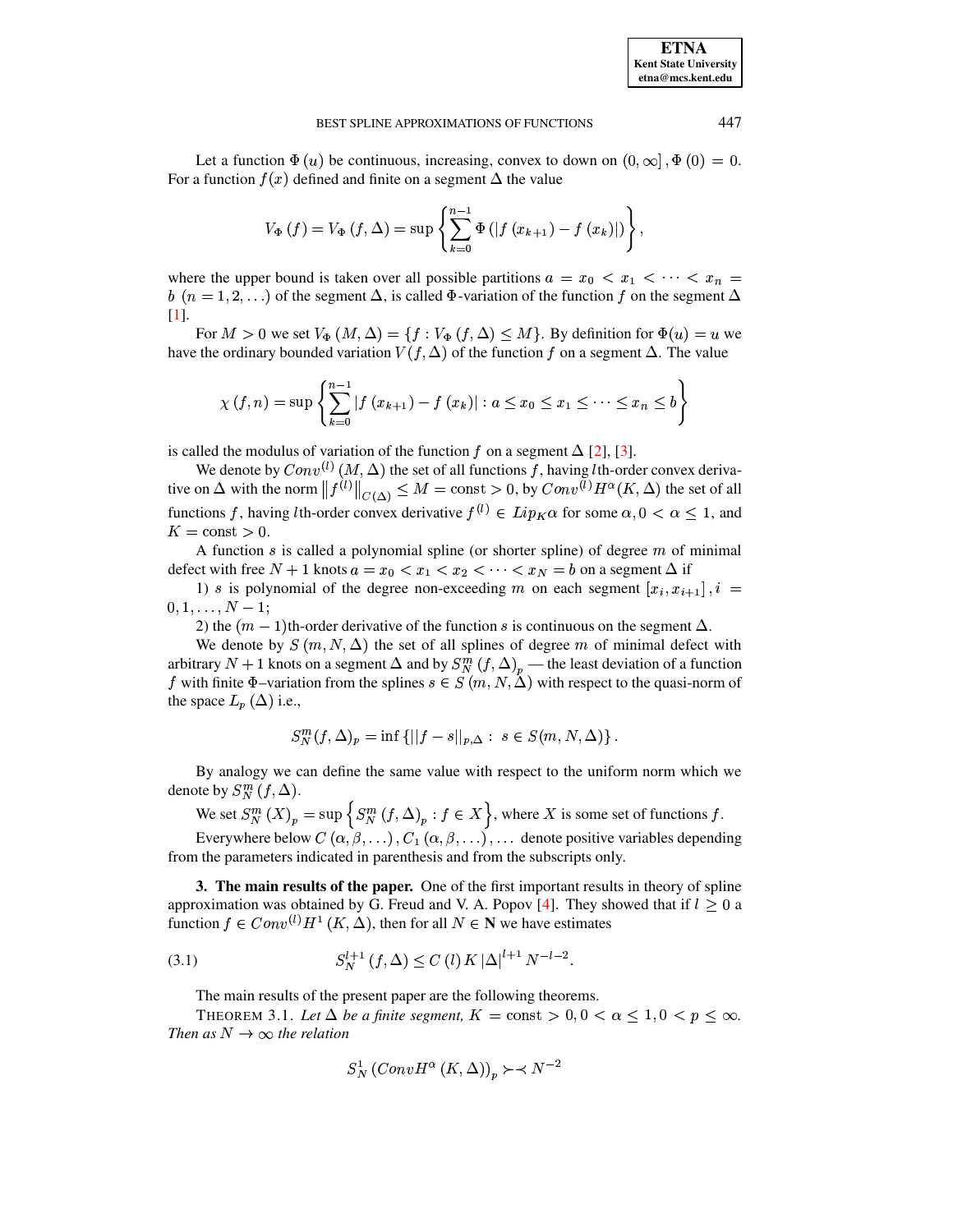### A. KHATAMOV

<span id="page-2-0"></span>holds.

THEOREM 3.2. If  $\Delta$  is a finite segment,  $M = \text{const} > 0, l \in \mathbb{Z}_+, 0 < p \leq \infty$  (at  $l = 0$   $p \neq \infty$ ), then as  $N \rightarrow \infty$  we have

$$
S_N^{l+1}\left( Conv^{(l)}\left( M, \Delta \right) \right)_p \succ \prec N^{-l-2}
$$

<span id="page-2-3"></span>The lower estimates of this relation are valid also at  $l = 0$ ,  $p = \infty$ .

THEOREM 3.3. For any measurable to respect of Lebesgue's measure and bounded on a segment  $\Delta$  function f and any p,  $0 < p < \infty$ ,  $N \in N$  the estimates

$$
S_N^1(f, \Delta)_p \le 5 \left| \Delta \right|^{1/p} \chi(f, N) / N
$$

hold.

On the other hand, for each  $N \in N$  there is a measurable (with respect to Lebesgue measure) function  $f = f_N$  bounded on a segment  $\Delta$  such that for any p,  $0 < p < \infty$ ,

$$
S_N^1(f,\Delta)_p \ge \left(12e^{(1/p+1)}\right)^{-1} \chi(f,N)/N.
$$

<span id="page-2-4"></span>THEOREM 3.4. For all positive numbers p and  $N \in N$  the estimates

$$
\left(12e6^{1/p}\right)^{-1}\left|\Delta\right|^{1/p}\Phi^{-1}\left(M/N\right)\leq S_{N}^{1}\left(V_{\Phi}\left(M,\Delta\right)\right)_{p}\leq5\left|\Delta\right|^{1/p}\Phi^{-1}\left(M/N\right)
$$

are valid. The lower estimates hold for  $p = \infty$  too.

REMARK 3.5. Theorems  $3.1$  and  $3.2$  are proved in the articles [5], [6].

The proofs of the upper estimates of Theorems 3.1 and 3.2 are based on an application of the corresponding iterative lemmas, allowing to improve a rate of convergence to zero of the best spline approximations step by step. This method can be generalized to rational approximations of functions in one and many variables with convex derivatives too (see  $[7]$ , [8]). Also we emphasize that we can simplify many of the problems. For example, for the proof of the upper estimates of Theorem 3.1 at  $p = \infty$ , it is enough to prove it for  $p = \infty$ for functions  $\varphi \in Lip_{K(\varphi)}\alpha$ , giving on the segment [0, 1], convex to up, non-decreasing, continuously differentiable and such that  $\varphi(0) = 0, \varphi(1) = 1$ . So denoting the set of all such functions by  $ConvH^{\alpha}(K)$  we note that for any function  $\varphi \in ConvH^{\alpha}(K)$  and  $N \in \mathbb{N}$ estimates

<span id="page-2-2"></span>(3.2) 
$$
S_N^1(\varphi, [0, 1]) \le 1 \le K(\varphi) N^{-2 + 2(1 - \alpha)^0}
$$

hold, since  $1 = \varphi(1) - \varphi(0) \le K(\varphi)(1 - 0)^{\alpha} = K(\varphi)$ .

In this case this is accomplished with the following iterative lemma.

<span id="page-2-1"></span>LEMMA 3.6. Suppose that there exists a value  $C(\alpha) > 1$  such that for any function  $\varphi \in Conv H^{\alpha}(K)$ , any  $N \in N$  and some  $k \in \mathbb{Z}_{+}$  the inequality

$$
S_N^1(\varphi, [0, 1]) \le C(\alpha) K(\varphi) N^{-2+2(1-\alpha)^k}
$$

holds. Then there is a constant  $C > 1$  such that for any  $N \in \mathbb{N}$  inequality

$$
S_N^1(\varphi, [0, 1]) \le C(C(\alpha))^{1-\alpha} K(\varphi) N^{-2+2(1-\alpha)^{k+1}}
$$

holds.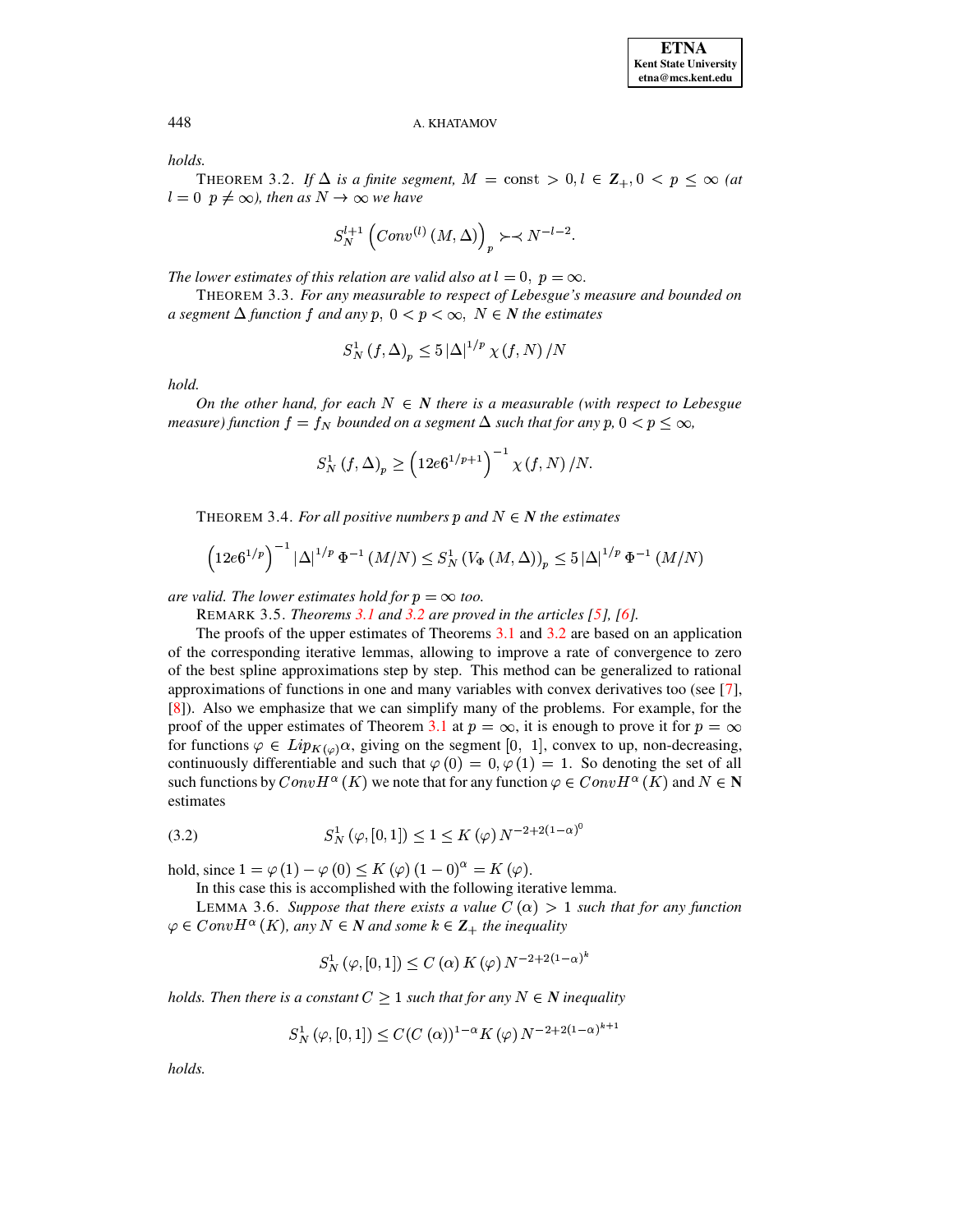Proof. Let

<span id="page-3-0"></span>(3.3) 
$$
\mu = 1/C(\alpha)N^{2(1-\alpha)^k}
$$

and  $\varphi$  be any function from the set  $ConvH^{\alpha}(K)$ . We consider the function

$$
\psi(y) = \varphi(\mu y) / \varphi(\mu), y \in [0, 1].
$$

<span id="page-3-2"></span>Obviously that  $\psi \in Conv H^{\alpha}(\mu^{\alpha} K(\varphi)/\varphi(\mu))$ . Therefore by condition of Lemma 3.6 we have inequality at  $N = 1, 2, \ldots$ 

$$
(3.5) \tS_N^1(\psi, [0, 1]) \le C(\alpha) \mu^{\alpha} (K(\varphi) / \varphi(\mu)) N^{-2 + 2(1 - \alpha)^{\kappa}}
$$

According to  $(3.3)$ ,  $(3.4)$  the inequality  $(3.5)$  we write in view

<span id="page-3-4"></span><span id="page-3-3"></span><span id="page-3-1"></span>
$$
S_N^1(\varphi, [0, \mu]) \le (C(\alpha))^{1-\alpha} K(\varphi) N^{-2+2(1-\alpha)^{k+1}}
$$

Consequently, there exists a function  $s \in S(1, N, [0, \mu])$  such that  $s(\mu) = \varphi(\mu)$  and

(3.6) 
$$
\|\varphi - s\|_{C[0,\mu]} \le 2(C(\alpha))^{1-\alpha} K(\varphi) N^{-2+2(1-\alpha)^{k+1}}
$$

Obviously that  $\varphi \in Conv H^1(K_1(\varphi), [\mu, 1])$  with  $K_1(\varphi) \leq \varphi(\mu)/\mu \leq K(\varphi)\mu^{\alpha-1}$ . So using inequality (3.1) of G. Freud and V. A. Popov we obtain existence for each  $N \in \mathbb{N}$  of a function  $s_1 \in S(1, N, [\mu, 1])$  such that  $s_1(\mu) = \varphi(\mu)$  and

(3.7) 
$$
\|\varphi - s_1\|_{C[\mu, 1]} \le C_1 K(\varphi) \mu^{\alpha - 1} N^{-2}, C_1 = \text{const} \ge 1.
$$

Substituting the expression (3.3) of  $\mu$  into (3.7) for any  $N \in \mathbb{N}$  we obtain the inequality

$$
(3.8) \t\t ||\varphi - s_1||_{C[\mu,1]} \leq C_1 (C(\alpha))^{1-\alpha} K(\varphi) N^{-2+2(1-\alpha)^{k+1}}.
$$

From inequalities  $(3.6)$  and  $(3.8)$  it follows that for function

$$
s_2(x) = \begin{cases} s(x) \text{ for } 0 \le x \le \mu \\ s_1(x) \text{ for } \mu \le x \le 1 \end{cases} \in S(1, 2N, [0, 1]) \text{ } (N = 1, 2, ...)
$$

<span id="page-3-6"></span>the estimate

(3.9) 
$$
\|\varphi - s_2\|_{C[0,1]} \leq 2C_1(C(\alpha))^{1-\alpha} K(\varphi) N^{-2+2(1-\alpha)^{k+1}}
$$

is valid. In inequality (3.9) we take  $N = [m/3] + 1$ , then for all  $m > 6$  we have

<span id="page-3-5"></span>
$$
2N \le 2(m/3 + 1) \le m
$$

<span id="page-3-7"></span>and so the inequality

$$
(3.10) \tS_m^1(\varphi, [0, 1]) \le 18C_1(C(\alpha))^{1-\alpha} K(\varphi) m^{-2+2(1-\alpha)^{k+1}}
$$

<span id="page-3-8"></span>holds. Since  $K(\varphi) \ge 1$  and  $C(\alpha) > 1, C_1 \ge 1$  (see (3.2), Lemma 3.6 and (3.7)), then for  $1 \leq m \leq 5$  we have the estimate

$$
(3.11) \tSm1(\varphi, [0,1]) \le 12, 5C1(C(\alpha))^{1-\alpha} K(\varphi) m^{-2+2(1-\alpha)^{k+1}}.
$$

Inequalities  $(3.10)$  and  $(3.11)$  show that Lemma 3.6 is proved.  $\Box$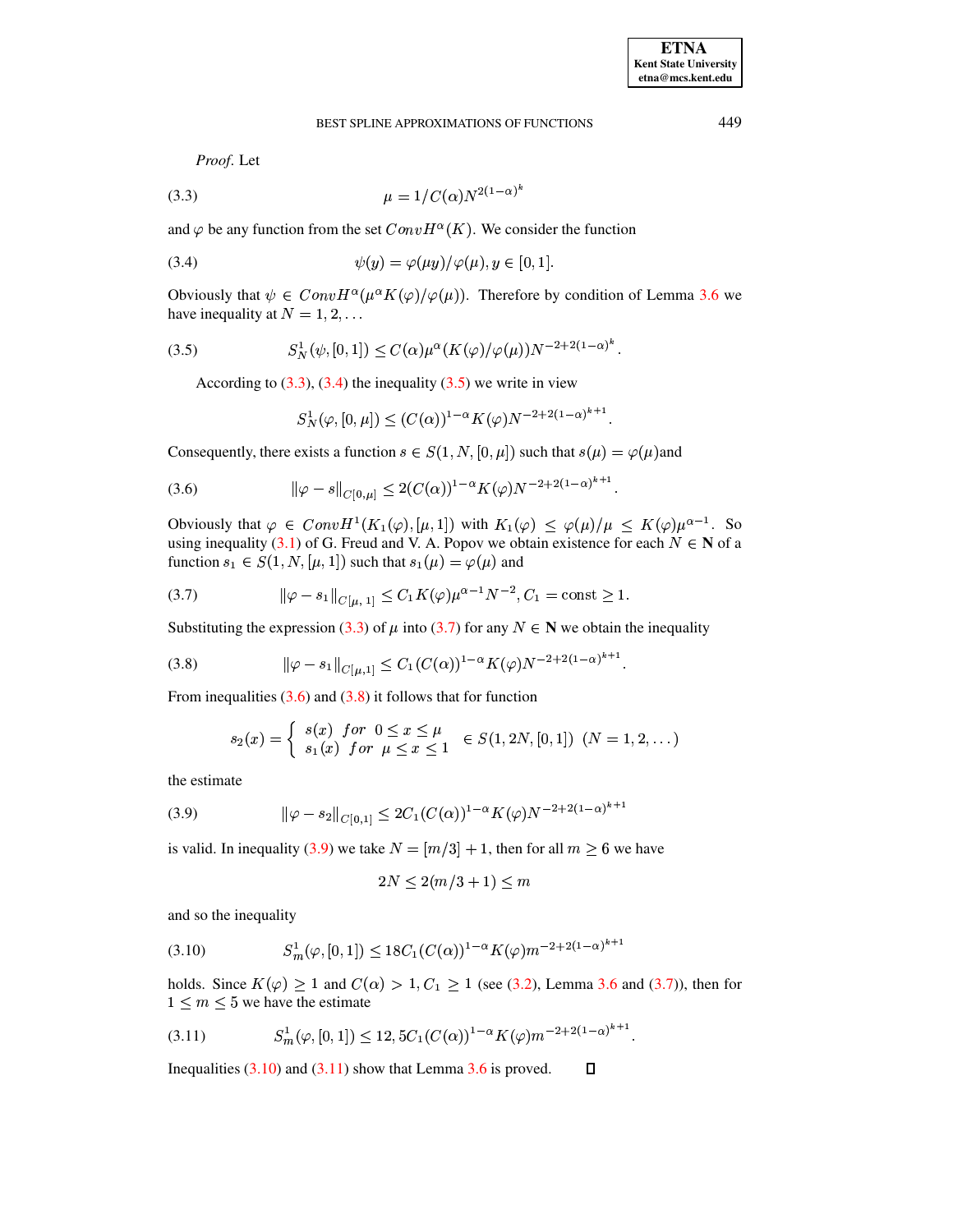### A. KHATAMOV

Obviously by consecutively using Lemma  $3.6$  (at first to  $(3.2)$ , then to subsequent inequalities step by step) we easily obtain the upper estimates of Theorem 3.1 for the considered case.

<span id="page-4-0"></span>The upper estimates of Theorem 3.2 for  $l = 0$  can be proved analogously by using the following iterative lemma.

LEMMA 3.7. Let  $\varphi$  be an arbitrary convex upwards, non-decreasing, continuously differentiable, function on [0, 1] and such that  $\varphi(0) = 0$ ,  $\varphi(1) = 1$ . Suppose that  $S(\varphi, N, [0, 1])$ is the set of all splines  $s \in S(1, N, \Delta)$  interpolating of function  $\varphi$  in its knots. If for some  $k \in \mathbb{Z}_+$  and each  $N \in \mathbb{N}$ ,  $p > 1$  there exists  $s_1 \in S(\varphi, N, [0, 1])$  such that

$$
\left\|\varphi - s_1\right\|_{p,[0,1]} \le C(p) \, N^{-2+2(p/(p+1))^k}.
$$

where  $C(p) \geq 1$ , then for each  $N \in \mathbb{N}$  there exists such function  $s_2 \in S(\varphi, N, [0, 1])$  that

$$
\|\varphi - s_2\|_{p,[0,1]} \le CC\left(p\right)^{p/(p+1)} N^{-2+2(p/(p+1))^{k+1}},
$$

where  $C = \text{const} \geq 1$ .

Lemma 3.7 can be established similarly to Lemma 3.6.

The proof of the upper estimates of Theorem 3.2 for  $l \ge 1$  are based on using the inequality

$$
S_N^{l+1}(\varphi,[0,1])\le C_1(l)N^{-l-2},\ N=1,2,\ldots
$$

for functions  $\varphi(x), x \in [0, 1]$ , having *l*th-order convex derivatives  $\varphi^{(l)}(x), x \in [0, 1]$ , such that  $\varphi^{(l)}(0) = 0$ ,  $\varphi^{(l)}(1) = 1$ . The last inequality can be easily established using the following lemma proved in the article of G. Freud and V. A. Popov [4].

LEMMA 3.8. Let  $\psi \in L_1([0,1])$ ,  $m \in N$ ,  $s \in S(m, N, [0,1])$  and

$$
\int\limits_0^1 |\psi(x)-s(x)|\,dx\leq \eta.
$$

Then there exists a function  $s_1 \in S(m+1, 3N, [0, 1])$  such that

$$
\max\left\{\left|\int\limits_{0}^{x}\psi(t)dt - s_1(x)\right| : x \in [0,1]\right\} \le C(m)\eta/N.
$$

<span id="page-4-1"></span>For proof of the upper estimate of Theorem  $3.3$  we use the following lemma. LEMMA 3.9. For all p,  $0 < p < \infty$ , and  $n \in N$ ,  $M = \text{const} > 0$  we have

$$
S_n^1(V(M,\Delta))_p \leq 2 |\Delta|^{1/p} M/n.
$$

Proof. Since

$$
S_n^1(V(M,\Delta))_p = M |\Delta|^{1/p} S_n^1(V(1,[0,1]))_p
$$

for the proof of Lemma 3.9 it is enough to establish for  $\Delta = [0, 1], M = 1$ . Besides, for Lemma 3.9 it is enough to prove for  $1 \leq p < \infty$ , since if it is valid at  $p = 1$ , then for  $0 < p < 1$  using the Hölder's integral inequality we obtain

$$
S_n^1(V(M,\Delta))_p \leq |\Delta|^{\frac{1}{p}-1} S_n^1(V(M,\Delta))_1 \leq 2 |\Delta|^{1/p} M/n.
$$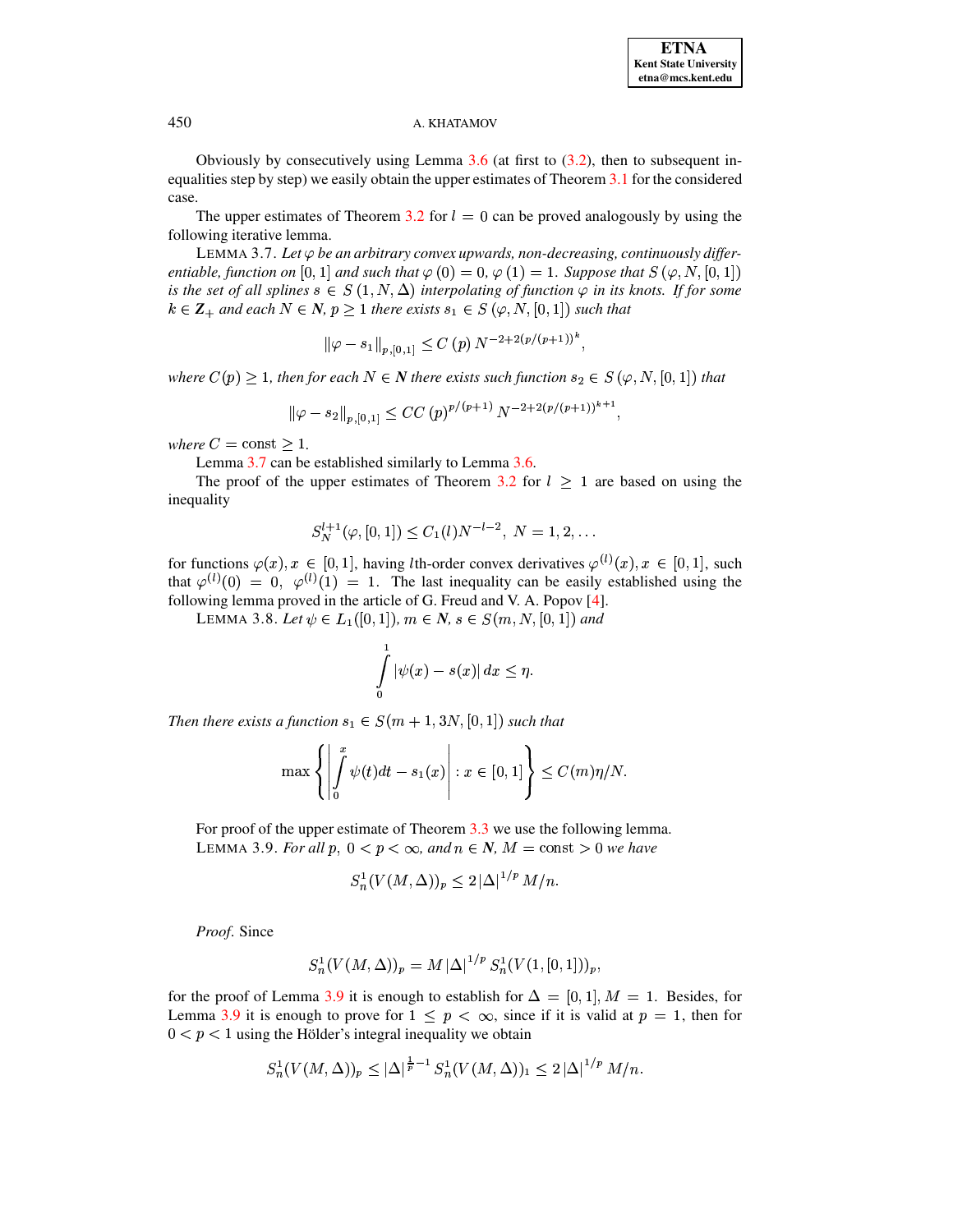Let f be any continuous function with variation  $V(f, [0, 1]) = 1$  on the segment  $I =$ [0, 1]. Take a partition of the *I* into *n* parts by points  $0 = x_0 < x_1 < x_2 < \cdots < x_n = 1$ such that on each segment  $I_k = [x_k, x_{k+1}], k = \overline{0, n-1}$  the inequality  $V(f, I_k) \leq 1/n$  shall be accomplished. Then, obviously that there exists a function  $s \in S(1, n, I)$  satisfying the inequality

$$
||f - s||_{C(I)} \le 1/n. \qquad \Box
$$

In the general case of any Lebesgue measurable function f with bounded variation  $M >$ 0 the inequality of Lemma 3.9 is valid too, since changing its value on the set of arbitrary small measure, we get a continuous function  $f_1$  with variation bounded by M.

*Proof of the upper estimate of Theorem 3.3.* We note that as in the case of the proof of Lemma 3.9 for Theorem 3.3 it is enough to establish for continuous function  $f$  with bounded by 1 variation on the segment *I* and  $1 \leq p < \infty$ . Let *f* be an arbitrary such function and  $S(0, n, I)$  be the set of all piecewise constant functions with  $n + 1$  knots on I. Let

$$
S_n^0(f, I) = \inf_{s \in S(0, n, I)} \left\{ \sup_{x \in I} \left\{ |f(x) - s(x)| \right\} \right\}
$$

and  $s_0 \in S(0, n, I)$  be a piecewise constant function of the best approximation of function f on the segment *I* in uniform metric:

<span id="page-5-0"></span>
$$
||f - s_0||_{C(I)} = S_n^0(f, I).
$$

If  $0 < x_1 < x_2 < \cdots < x_q < 1$  are the knots of the function  $s_0$   $(q \leq n-1)$ , then

$$
(3.12) \tV(s_0, I) = \sum_{i=1}^{q} |s_0(x_i + 0) - s_0(x_i - 0)| \leq 2qS_n^0(f, I) < 2nS_n^0(f, I)
$$

<span id="page-5-1"></span>So according to inequality (3.12) from Lemma 3.9 we get the existence of function  $s_1 \in$  $S(1, n, I)$  such that

$$
(3.13) \t\t\t ||s_0 - s_1||_{p,I} \le 4S_n^0(f,I)
$$

<span id="page-5-2"></span>By definition of  $s_0$ 

$$
(3.14) \t\t\t\t||f - s_0||_{p, I} \leq S_n^0(f, I).
$$

<span id="page-5-3"></span>Using  $(3.13)$  and  $(3.14)$  we have

$$
(3.15) \t\t\t\t||f - s_1||_{p,I} \le 5S_n^0(f,I).
$$

But  $S_n^0(f, I) \leq \chi(f, n)/n$  (see [3], Theorem 3.1).

Therefore in view of inequality  $(3.15)$  we obtain the upper estimate of Theorem 3.3.  $\Box$ 

As in the case of Theorems 3.1–3.3 for Theorem 3.4 it is enough to prove for  $\Delta = I$  $[0, 1]$ . The upper estimate of Theorem 3.4 follows from the upper estimate of Theorem 3.3 and the inequality

$$
\chi(f, n) \le n\Phi^{-1}(M/n),
$$

which is valid for any  $f \in V_{\Phi}(M, I)$ .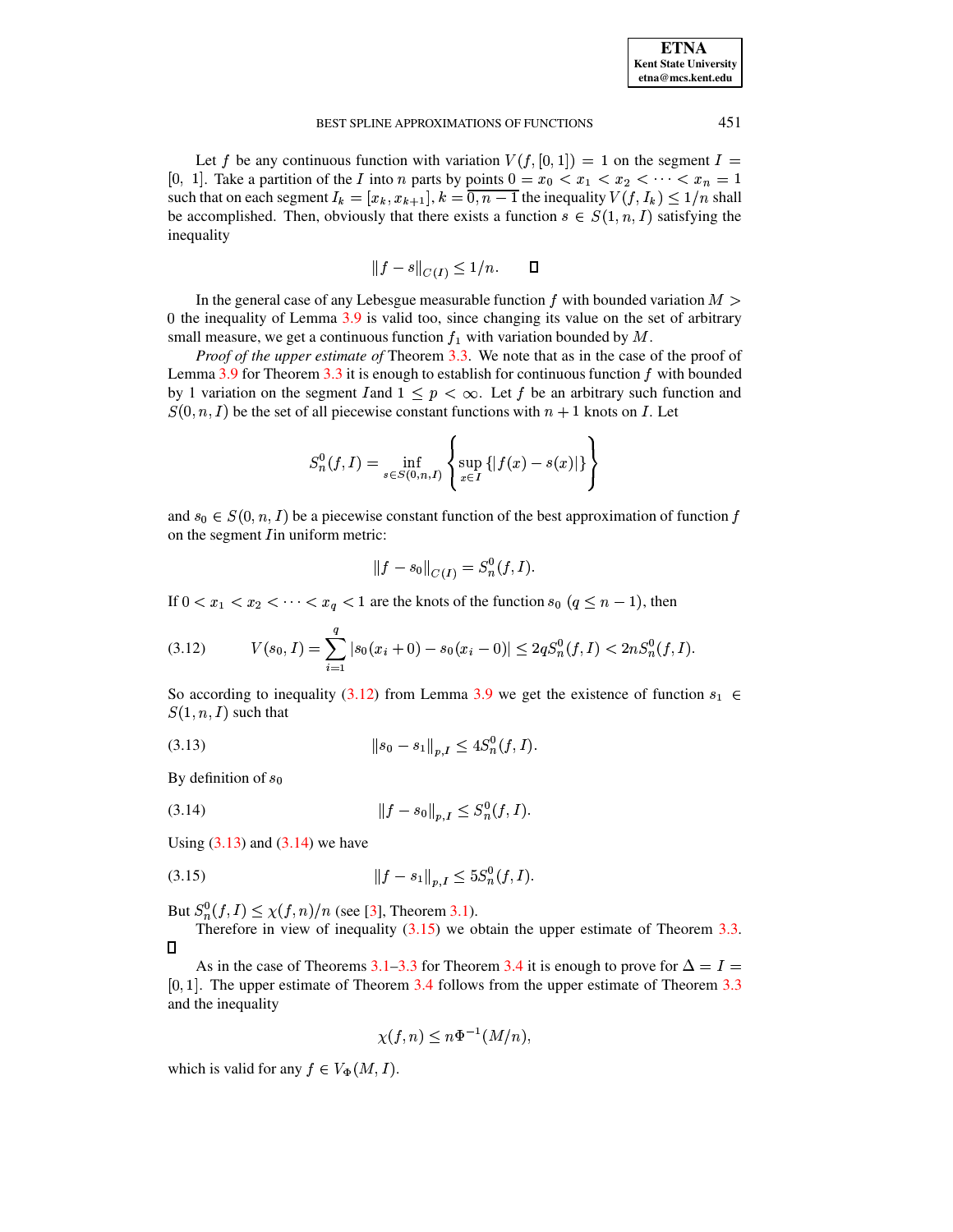#### A. KHATAMOV

Really, for arbitrary points  $0 \le x_0 \le x_1 \le x_2 \le \cdots \le x_n \le 1$  using the properties of function  $\Phi$  we obtain

$$
\sum_{k=0}^{n-1} |f(x_{k+1}) - f(x_k)| = n\Phi^{-1} \left[ \Phi\left(\frac{1}{n} \sum_{k=0}^{n-1} |f(x_{k+1}) - f(x_k)|\right) \right]
$$
  

$$
\leq n\Phi^{-1} \left[ \frac{1}{n} \sum_{k=0}^{n-1} \Phi(|f(x_{k+1}) - f(x_k)|) \right] \leq n\Phi^{-1} \left( \frac{V_{\Phi}(f, I)}{n} \right)
$$

The proof of the lower estimates of Theorems 3.1 and 3.2 at  $1 \le p \le \infty$  is based on application of Chebishev's polynomials of the first and second kinds. To obtaining such estimates for  $0 < p < 1$  we prove the special estimates

$$
C(l,p)|\Delta|^{l+2+\frac{1}{p}} \leq \inf \left\{ ||x^{l+2}-g(x)||_{p,\Delta} : g \in \mathbf{P}_{l+1} \right\} \leq C_1 (l) |\Delta|^{l+2+\frac{1}{p}},
$$

where  $P_{l+1}$  is the set of all polynomials of the degree non-exceeding  $l + 1$ .

To obtain the lower estimates of Theorems 3.3 and 3.4, we use a simple idea  $([9], [10])$ concluding in the following: if an approximatible function has enough oscillation, then any spline from the class  $S(m, N, \Delta)$  is not able to approximate them and lag on a significant part of the segment  $\Delta$ . For example, we can take the functions

$$
f(x) = A(N)\sin\alpha Nx, f(x) = A(N)\cos\alpha Nx,
$$

where  $A(N)$  is some monotone decreasing to zero variable and  $\alpha$  is a sufficiently large positive constant.

We note that under the conditions of Theorems  $3.1-3.4$  the approximations by rational functions of the order  $\leq N$  give the same rate of approximations that give the Theorems 3.1– 3.4 ([7], [8], [10]). Analogously, if consider an approximation by polynomials of the degree  $\leq N$ , then for all we know the following rates  $N^{-\alpha-\frac{2-\alpha}{p}}$ ,  $N^{-l-2/p}$ ,  $N^{-1/p}$  correspond to Theorems  $3.1-3.3$  ([11], [12]).

These comparisons of the results of spline approximation of the paper with corresponding polynomial and rational approximations show that the splines with  $N + 1$  knots give essentially better rates of approximations than polynomials of the degree  $\leq N$  and the same rates of approximations that give the rational functions of the order  $\leq N$ . But since splines have more simple structure, then we conclude that they confirm their status as a more natural apparatus of approximation.

#### **REFERENCES**

- <span id="page-6-1"></span><span id="page-6-0"></span>[1] J. MUSIELAC AND W. ORLICH, On generalized variation, Studia Math., 18 (1959), pp. 11–41.
- <span id="page-6-2"></span>[2] Z. A. CHANTURIA, On the absolute convergence of the Fourier series, Mat. Zametki, 18 (1975), pp. 185– 192.
- [3] V. A. POPOV, On the connection between rational and spline approximation, Serdica Rendos Acad. Bulg. Sci., 27 (1975), pp. 623-626.
- <span id="page-6-3"></span>[4] G. FREUD AND V. A. POPOV, Some questions connected with approximation by splines and polynomials, Studia Sci. Math. Hung., 5 (1970), pp. 161-171.
- <span id="page-6-4"></span>[5] A. KHATAMOV, On spline approximation of functions with convex derivative, Mat. Zametki, 31 (1982), pp. 877-887.
- <span id="page-6-5"></span>[6] A. KHATAMOV, On spline approximations of functions with convex derivative and convex functions of Hölder's class, Uzbek Math. J., 4 (2000), pp. 74–78.
- <span id="page-6-6"></span>[7] A. KHATAMOV, On approximation of convex functions by rational ones in integral metrics, Analysis Math., 10 (1984), pp. 15-21.